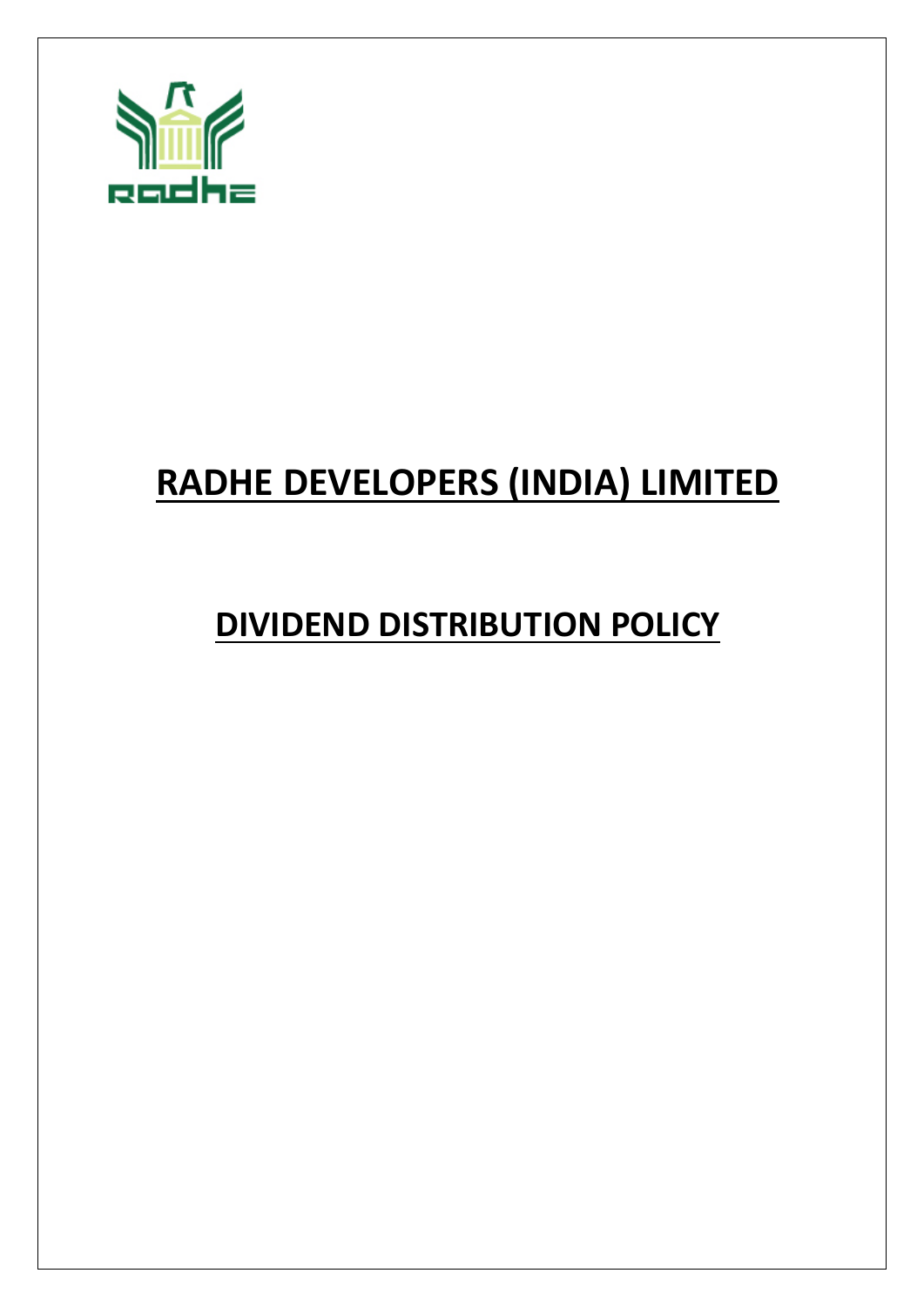

### **DIVIDEND DISTRIBUTION POLICY**

#### **TITLE**

This Policy shall be called 'Dividend Distribution Policy'.

#### **COMMENCEMENT**

This Policy shall come into force for accounting periods beginning from 1<sup>st</sup> April 2016.

#### **OBJECTIVE**

- a. This Policy is framed in accordance with the requirement under Regulation 43A of the Securities and Exchange Board of India (Listing Obligations and Disclosure Requirements) Regulations, 2015 (including any amendments thereof).
- b. The Company shall make appropriate disclosures as required under the Listing Regulations.

#### **DEFINITIONS**

- a. "Board" means the Board of Directors of Radhe Developers (India) Limited.
- b. "Company" means Radhe Developers (India) Limited.
- c. "Policy" means this Policy, as amended from time to time.
- d. "Listing Regulations" means the Securities and Exchange Board of India (Listing Obligations and Disclosure Requirements) Regulations, 2015 (including any amendments thereof).
- e. "Financial year" shall mean the period starting from  $1<sup>st</sup>$  day of April and ending on  $31<sup>st</sup>$  day of March every year.

#### **DECLARATION OF DIVIDEND**

The declaration of dividend (including interim dividend) would be subject to compliance with the applicable provisions of the Companies Act, 2013 and rules made thereunder as amended from time to time.

#### **PARAMETERS FOR DIVIDEND PAYOUT**

#### **a. The circumstances under which the shareholders may or may not expect dividend:**

The Company intends to offer maximum return on investment to the shareholders keeping in mind the underlying growth and future of the Company. However, the Board may consider not declaring any dividend or declare a lower rate of dividend based on the following: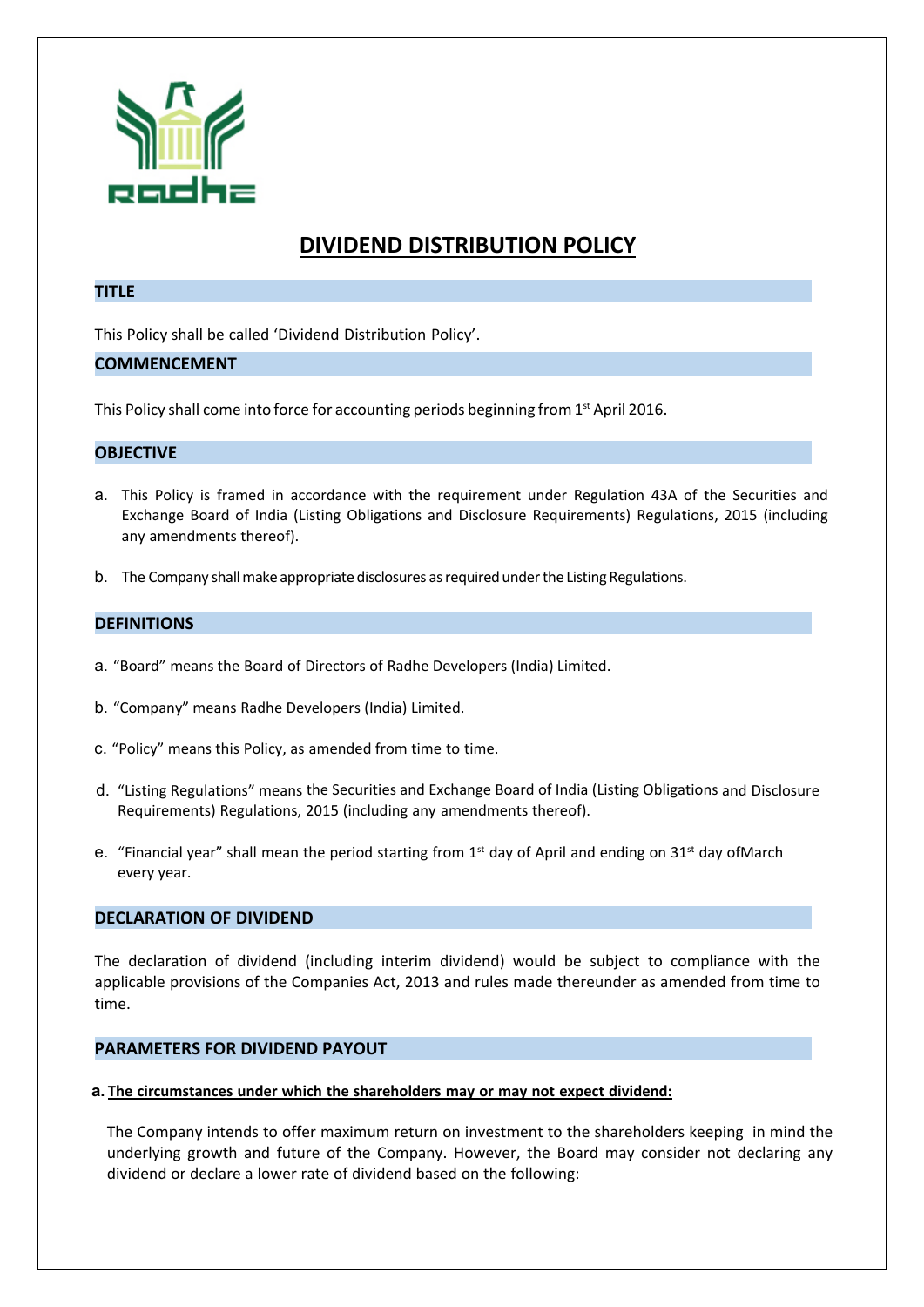

- 1. Prospective growth opportunities/threats/concerns of the Company;
- 2. Inadequacy or absence of profits;
- 3. Higher working capital requirements for business operations of the Company.

#### **b. Financial Parameters including Internal Factors that shall be considered while declaration of dividend:**

The financial parameters which would be considered while declaration of dividend by the Boardare as follows:

- 1. Profits of the Company;
- 2. Past dividend pattern;
- 3. Major capital expenditure to be incurred by the Company;
- 4. Cash flow requirements of the Company;
- 5. Debt‐equity ratio of the Company;
- 6. Cost of borrowing of the Company, keeping in view the growth opportunities;
- 7. Debt obligations of the Company;
- 8. Investments in new business;
- 9. Provisioning for financial implications arising out of unforeseen events and/or contingencies;
- 10. Reputation of the Company;
- 11. Restrictions/covenants if any, contained in any lender agreements or any other arrangementor agreement entered into by the Company.

#### **c. External Factors that shall be considered while declaration of dividend:**

Certain external factors could compel the Board of the Company to reflect on the dividend payout for any financial year of the Company. Some of the external factors affecting the Company's dividend payment are:

- 1. Regulatory requirements;
- 2. Economic environment;
- 3. Political/geographical situations;
- 4. Inflation rate;
- 5. Industry Outlook for future years.

#### **d. Utilization of Retained Earnings:**

The Company believes in cash retention for growth, expansion and diversification including acquisitions to be made by it, and also as a means to meet contingency. The retained earnings of the Company may be used in any of the following ways:

- 1. Capital expenditure for working capital;
- 2. Organic and/or inorganic growth;
- 3. Investment in new business(es);
- 4. Additional investment in existing business(es);
- 5. Declaration of dividend;